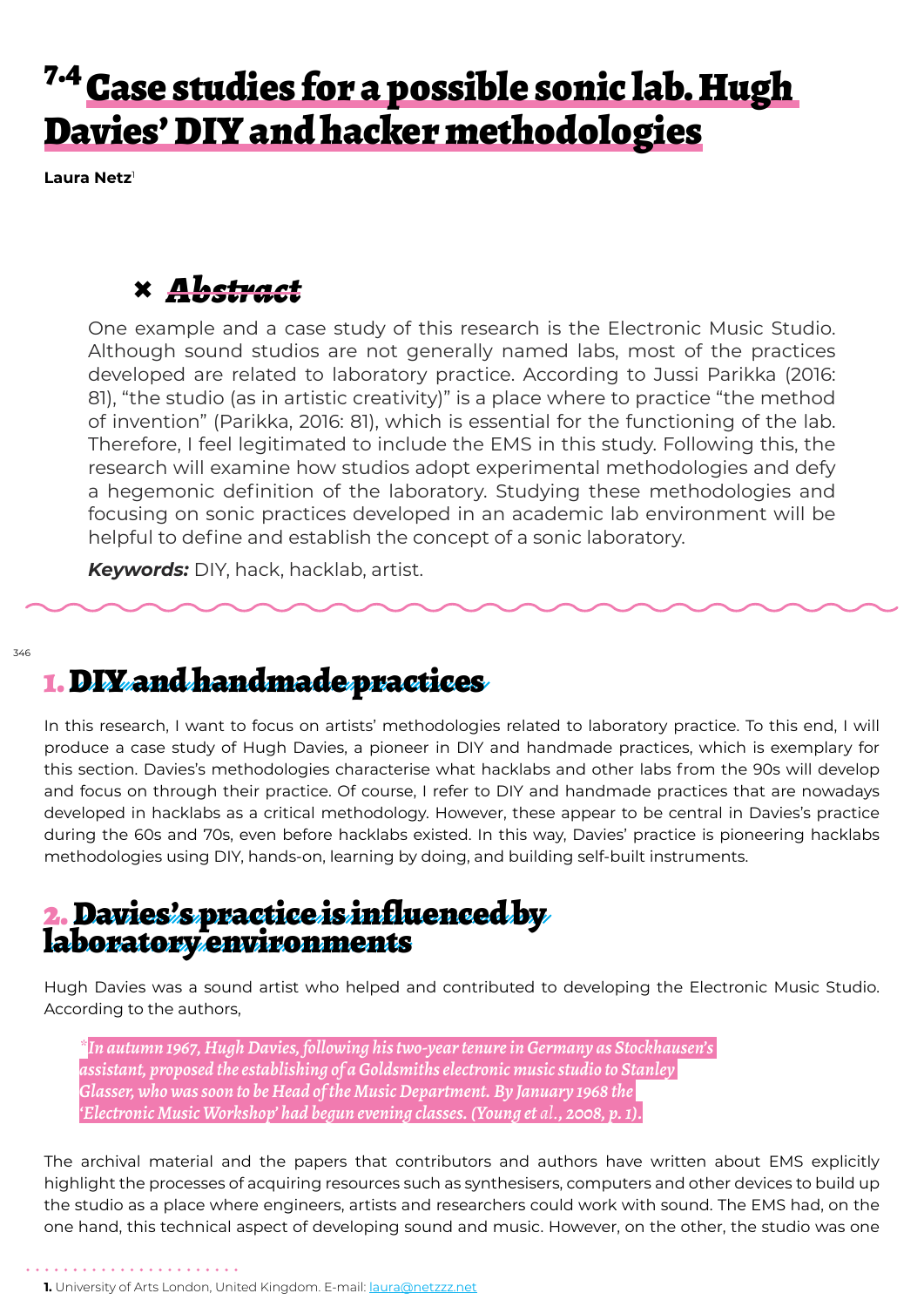of the first academic institutions to teach experimental music, with Hugh Davies leading the EMS from his experience learned with Stockhausen. In other words, "This, by a small margin, was the first such facility in any institution of higher education in Britain" (Young et *al.*, 2008, p. 1).

Probably the context of the EMS, seen as a laboratory, influenced Davies' practice. 1967 was the foundational year of the EMS at Goldsmiths, University of London. That is when the Head of Music, Stanley Glasser, approached Davies to set up the EMS. Just back from Cologne, Davies, at Goldsmiths, set up one of the first educational institutions in Electronic Music. According to the author, "He became the inaugural studio manager of the new Electronic Music Workshop - a position that enabled him to acquire further equipment that he could not afford to purchase personally, including three high-quality stereophonic tape recorders, one of which Davies modified." (Mooney, 2017, p. 7).

The EMS was not only an engineering sound studio, but it was a place dedicated to research and teaching experimental electronic music. This tendency of including experimentation into an academic institution was pioneering in Britain. The methodologies applied to the teaching and research were fundamental to understand the EMS as a possible model for the formulations and definitions of an alternative view of the laboratory. For instance, the authors state, "They emphasised the importance of students doing practical work" (Sound on Sound, 1987, n/p), and continue "The students, who included three up-and-coming composers Don Banks, Anthony Gilbert and David Lumsdaine, had one lecture each week and a practical session every fortnight." (Sound on Sound, 1987, n/p).

Consequently, the practical work was mixed with more theoretical lessons, and this gave the EMS an aesthetic dimension that contributed to enlarge the studio's technical capabilities. Not only theory, practice and technical resources confirmed the basis of the studio, but Davies' experimental capabilities. Learning from the great experimentalists in electronic music in Europe, Davies contributed to developing the studio in what can be said today as the methodology of learning by doing. As the authors boldly put it,

Hugh Davies was well informed on the history and repertoire of electronic music, but his practical experience was very limited. He chose equipment because he was familiar with it and other composers had used it. He managed to keep a few steps ahead of his class in technical matters by learning from the equipment as he went along.

(Sound on Sound, 1987, n/p).

The EMS activities were a remarkable achievement in technical development, practical and theoretical teaching and research activities, and the creative activity of their researchers and students. However, another significant aspect of the studio is Davies's experimentalism in researching and his possibilities for developing instruments. In addition, Davies's DIY influence towards the EMS helped develop creative skills in instrument building for some of their students. For example, "The members of one of our several evening classes also constructed a 32-channel sequencer for the studio." (Sound on Sound, 1987, n/p).

By highlighting the teaching features, building technical resources, and developing creative skills, the EMS contributed aesthetically and technically in developing what this research is investigating, especially as an alternative view of the laboratory. The idea that studios can be equated to laboratories contributes to present the laboratory as a place of creativity, innovation and experimentation, but inclusive and open to new lines of work. With the exemplary figure of Davies, the EMS could be a pioneering example of this alternative laboratory view.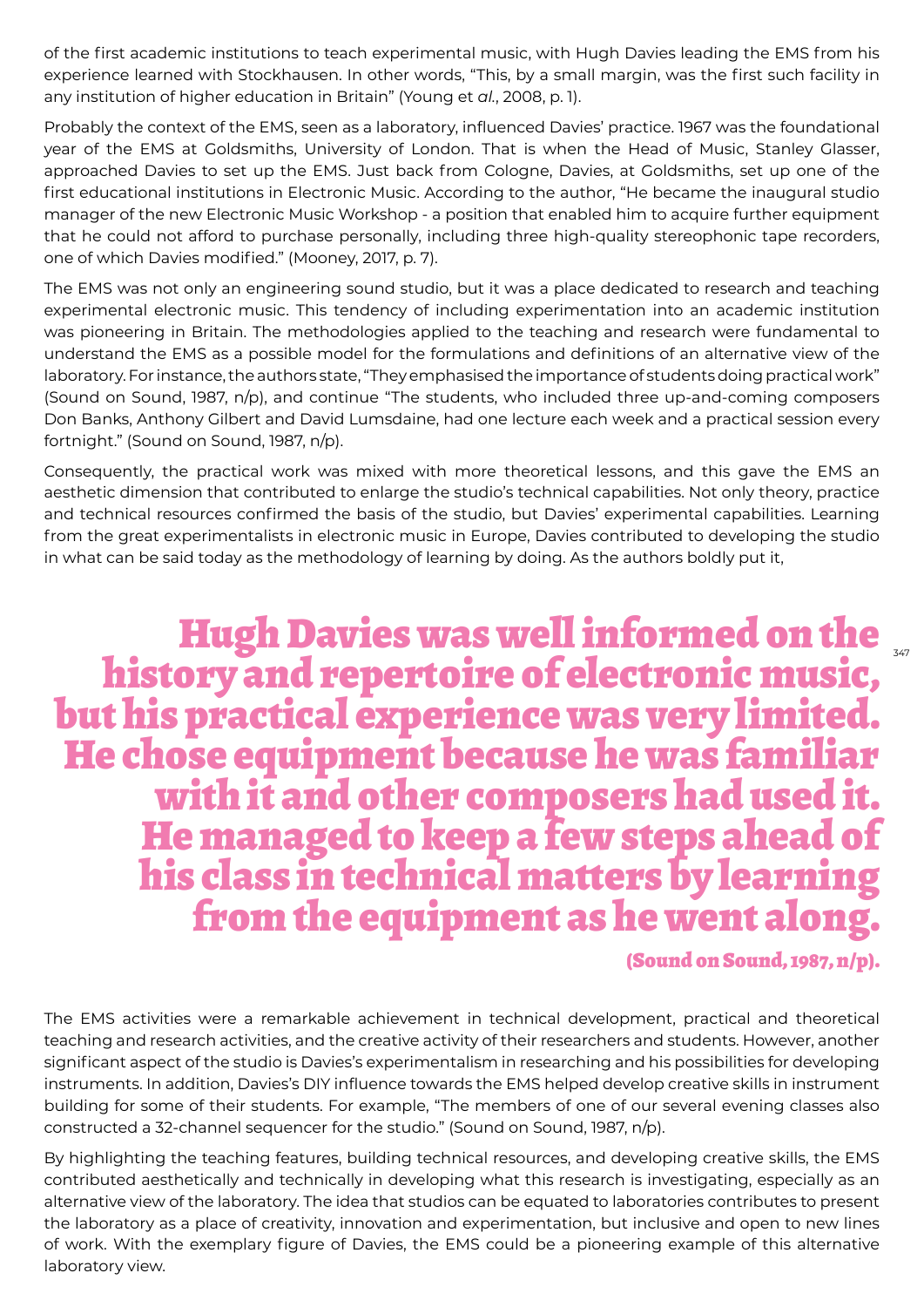Davies composed and worked on different musical projects such as Galactic Interfaces and Quintet during the EMS years. Among the collaborations, Davies was part of Gentle Fire, a six-member ensemble that performed their compositions alongside those by Stockhausen, Cage, and many more.

Davies's influence remains today and is seen as a reference for the culture of 21st-century electronic music, but he also figures as an essential exponent in creating self-built instruments.

### 3. Davies's self-built instruments

348

In 1967, the same year as the inauguration of the EMS, Davies started building his first instruments. One of the most famous is the Shozyg. Davies's self-built instruments also include springboards. All of the instruments are mostly built following the principle of sound amplification (Mooney, 2011).

Davies was a pioneer through his DIY practice in modifying "electronic sound apparatus in his early live electronic compositions (…), through the 'instrumental turn', represented by his first self-built instrument." (Mooney, 2017, p. 1). Davies, after a residency in Cologne, returned to England. In 1967, Davies started working with equipment "he could build himself" (Mooney, 2017, p. 4) and "he began to build makeshift 'instruments' comprising every-day household objects fitted with contact microphones." (ibid.). By that time, Davies also started playing live electronic music "using amplification of conventional instruments by means of contact microphones." (Mooney, 2017, p. 1).

Some examples of Davies electronic music compositions are Quintet (Alstrabal) (1967-1968), Galactic Interfaces (1967-1968), and Not to be Loaded with Fish (1968-1969).

For Quintet (Alstrabal), Davies used a mixing console to control acoustic feedback via microphones and speakers, with a sine/square-wave generator, in the style of Max Neuhaus and Stockhausen (Mooney, 2017, p. 9).

Another key example is Galactic Interfaces (1967-1968), composed of two self-built ring-modulators, two sine/square-wave generators, amplified objects with contact microphones and recorded sounds from two stereophonic magnetic tapes, prepared by Davies at the EMS (Mooney, 2017, p. 9).

In Not to be Loaded with Fish (1968-1969), Davies worked with a modified record player that controlled sound distribution through two potentiometers (volume controls) and a custom-built 2-channel pulsing unit consisting of two repurposed telephone dials. (Mooney, 2017, p. 9).

In 1968, Davies started assembling found objects (made of wood, metal, glass, plastic) and "mounted them together with a pair of contact microphones" (Mooney, 2017, p. 10) inside an Encyclopedia volume with the alphabetic range "from SHO to ZYG" (Mooney, 2017, p 10). Davies named the instruments Shozyg I and Shozyg II. These were" 'instrument[s] for live electronic performance'" (Davies, 1968, cited in Mooney, 2017, p 11). Shozyg instruments had a profound impact on the experimental and improvised music scene during the 1960s. Davies's instruments were a result of an "increasingly hectic performance schedule" (Mooney, 2017, p 12), when "the practicalities of travel and the inevitably limited setup and rehearsal time highlighted the need for equipment that was compact, portable, and self-contained – all properties that the Shozyg instruments possess." (Mooney, 2017, p 12)

In 1969, Davies continued with the instrument-building practice, naming all the instruments Shozyg "to describe 'any instrument (usually amplified) built inside an unusual container'" (Roberts, 1977 in Mooney, 2017, p 13). The majority of those instruments "were intended, not for concert performance, but for exhibition in art galleries as sound sculptures." (Mooney, 2017, p 13).

Davies also continued developing his concert instruments adding "individual found objects" (Mooney, 2017, p 13). Such objects "were coiled metal springs (…) amplified via an electromagnetic pickup" (ibid.). Davies's experiments with springs "led to the construction of five new concert instruments in 1970 that he referred to as Springboards" (Mooney, 2017, p 14). Springboards were Mk. I, Mk. II, Mk. III, Mk. IV and Mk. V and consisted of springs attached to a board and amplified by pick-ups.

During the 1970s, Davies started modifying foot-pedals, for example, "a homemade ring-modulator 'with a choice of two oscillators'" (Mooney, 2017, p 15), "a commercial 'wah-wah'" (Mooney, 2017, p 16); and "a fuzz distortion and phase-shift pedal" (Mooney, 2017, p 16).

In 1971, Davies and his ensemble, Gentle Fire, were "invited to participate in the world première of Sternklang, a new composition by Stockhausen" (Mooney, 2017, p 20). Davies "built two new 'Stringboard' instruments"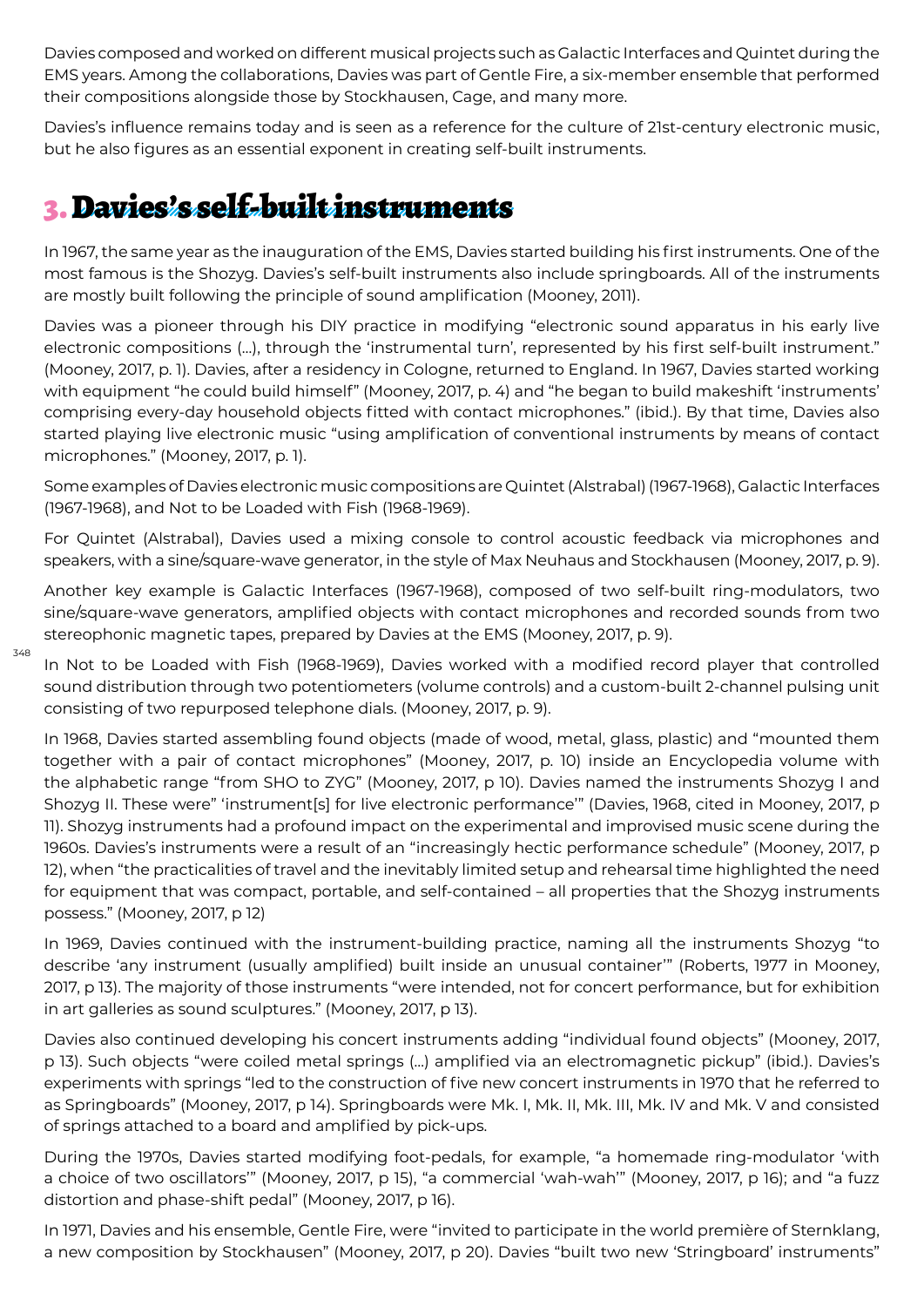(Mooney, 2017, p 20), using "cello strings rather than springs" (Mooney, 2017, p 20), but Davies "was not convinced that the instrument was musically effective" (Mooney, 2017, p 21).

In 1972, Davies "began building a new instrument" (Mooney, 2017, p 21) described as between the Springboard and the Stringboard. The Springstring "comprised two interconnected semi-springs (…) with a single pickup for amplification." (Mooney, 2017, p 21). Mooney adds that "the instrument was intended to be played by bowing." (Mooney, 2017, p 21).

Mooney continues with Davies's story of building instruments and follows, "In 1973, Davies began a new phase of Springboard development" (Mooney, 2017, p 22) with the Springboard Mk. VI, with four springs plus one semi-spring. It was "lower in pitch (…) and larger in physical dimensions" (Mooney, 2017, p 22). The Springboard Mk. VII and Springboard Mk. VIII followed it. These new developments culminated with the Springboard Mk. X added a "second, concentric 'keyring' with smaller springs" (Mooney, 2017, p 23) and the Springboard Mk. XI.

Mooney refers to Davies as an active electronic music composer, who

*\*continued to exhibit his instruments regularly, both in solo shows, and alongside the work of other instrument-builders such as David Toop, Max Eastley, and Paul Burwell, whose group exhibition 'New and Rediscovered Musical Instruments' included all of Davies's Springboards (Scottish National Gallery of Modern Art, in 1975). (Mooney, 2017, p 25).* 

Mooney concludes that "Davies's DIY approach to music-making" (Mooney, 2017, p 25) took a political dimension, declaring that the use of "'junk' materials was being described 'as a corrective to the wastefulness of modern society" (Mooney, 2017, p 25), encouraging awareness of planetary resources, and turning his career into an "explicit statement against consumer culture" (Mooney, 2017, p 25) and "promoting environmental sustainability." (Mooney, 2017, p 25). Mooney's phrase "The DIY approach in Davies's work was thus born out of necessity, as a way of exploring live electronic techniques with little money and no institutional support" indicates the core ethics of the do-it-yourself underground movement and shows Davies as one of the first sound artists to contribute to the movement, and a powerful referent nowadays for hackers and makers.

Resuming and highlighting his paramount practice as a composer and a pioneer in electronic music, as well <sup>349</sup> as a researcher and instrument-builder, Davies's trajectory and instruments "represent several significant milestones in the history of (live) electronic music in Britain." (Mooney, 2017, p 2).

Mooney also describes Davies' early instruments in 1967-68, the same period that Galactic Interfaces was composed. This period coincides with Davies's return to England after working with Stockhausen and finding he "could not afford to buy any such equipment of his own (Davies, 1979 in Mooney, 2015b, p 3). Davies earliest self-built instruments are characterised by being very similar to Stockhausen's techniques used in Mikrophonie I am using found objects and "amplified via contact microphones" (Mooney, 2015b, p 4). Mooney recovers Davies's words, according to which "These early instruments were originally developed as ways of generating sound material for tape-music compositions (Davies 1997 in Mooney, 2015b, p 4). Davies also "began to build instruments specifically with live performance in mind." (Mooney, 2015b, p 4).

This case study on Davies shows us how his development of techno-cultural apparatus, indeed sonic apparatuses, modifies commercial technology's logic, adding radical philosophies, ecological thinking, and critical methodologies with the imposed dynamics of the technoscientific corporate model of knowledge. Davies' contribution is essential in this research as it shows how artists methodologies in the laboratory, such as learning by doing, hands-on, and handmade, appear to be a radical contestation to imposed culture. Moreover, the instruments that Davies built can support this idea of techno-cultural apparatus rooted in a media materialist theory that defies logic on systematic production using recycled materials, as hacklabs nowadays propose. Moreover, how Davies works and applies different methodologies are an example that will be later developed in the 90s hacklabs.

Next, I want to highlight Davies' methodologies and how they are used nowadays in virtual labs (mostly environments to develop live coding) and hacklabs and hackerspaces. In doing so, artists' methodologies such as DIY and handmade will explore the laboratories' creative potential.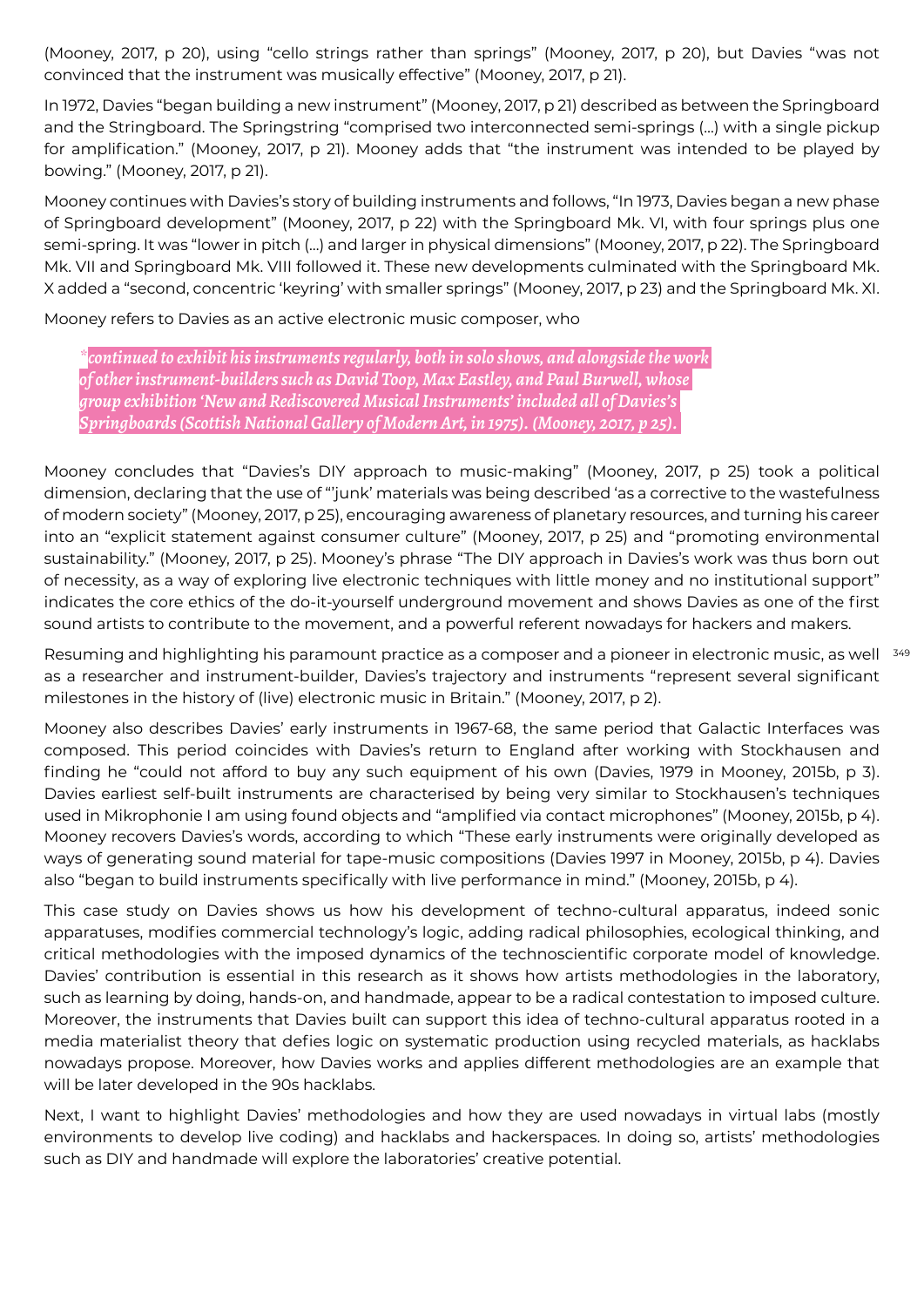### 4. DIY and handmade practice

Davies's practice at the EMS was influenced by the electronic music masters and new music composition pioneers, but Davies added to this scene the DIY approach that contributed to teaching and learning in a more hands-on experience. Learning by doing and hands-on are applied in most media labs and hacklabs since Dewey started using it in the Bauhaus and other academic laboratories in the US.

Here, I want to highlight how Davies' practice is similar to the activities developed in virtual labs and understand these as virtual environments to develop live coding. Live coding is based in open-source, and in this way, virtual labs favour the use of free/open technologies and operative systems that hacklabs promote as a radical opposition to institutionalised labs, commercial hackathons and corporate tech. Live coding is a coder practice that contributes to musical creativity through live programming. Many live coding practices are built through open and free operating systems.

I refer to the studies by J. Mooney to show these relations between live coding and Davies's DIY and handmade practice. On the one hand, Mooney highlights that Davies' practice and live coding are developed by building their instruments. In Mooney's words:

*\*in Davies's practice, as in live coding, it is the performer him or herself that builds (and/or modifies) the structures through which the music is mediated. Davies built his own instruments, which were then used in performance; live coders develop the algorithmic structures by which the music is mediated in real time, as the performance proceeds. (Mooney, 2015a, p 7)* 

On the other hand, Davies's practice and live coding are both based on participation and community exchange:

*\*there is a clear desire to promote understanding through participation, which manifests itself in a distinct demonstrative, or perhaps even 'pedagogical' aspect, and in community or group-based activities with an emphasis on hands-on engagement (Mooney, 2015a, p 8)*

#### 350

Mooney makes relations between live coding and Davies's practices that highlight aspects of Davies's performativity that are useful for defining the laboratory as a space for musical creativity through collaboration and a hands-on pedagogical approach. For example, Mooney says, "in Davies's practice (…) there is a clear desire to promote understanding through participation and learning by doing." (Mooney, 2015a, p 8). In addition to this, Mooney adds to the list of Davies's teaching features "an emphasis on hands-on engagement." (Mooney, 2015a, p 8).

These two factors, learning by doing and hands-on, are essential for Davies's contribution to the laboratories' creative potential. As hacklabs and maker labs develop their practices through collaborative processes in open-source software/hardware, Davies' practice resembles practices in hacklabs. According to Mooney, "activities like Davies's instrument building practice (…) could very well find themselves taking place sideby-side in the many so-called 'hack spaces' and 'maker' events" (Mooney, 2015a, p 8). In this context, Davies becomes a reference and pioneer for hacklabs and maker spaces that dedicate their activity to developing audio tools, researching sound, and contributing to building sonic practices through a DIY approach, using learning-by-doing techniques promoting the practice of handmade or self-built instruments. Mooney presents more references about how evident is the fact that Davies's practices resemble hacking, "In all of these self-built instruments Davies's tendency to repurpose, modify, or hack ready-made or every-day objects can clearly be seen" (Mooney, 2015b, p 5). Another aspect of Davies's practice that resembles current practices in hackerspaces and maker labs is found in Mooney's text: "Hands-on engagement is also evidenced in the many 'Hackspaces' and 'maker' events in which live coders sometimes participate (e.g., Leeds HackSpace 2015; Maker Faire UK 2015). All of these kinds of activities have strong agendas of learning and making, or, rather, learning by making." (Mooney, 2015b, p 8).

Mooney also refers to two other theoreticians interested in seeing Davies as a pioneer for DIY and handmade culture, namely Keith Potter and Nicolas Collins. Mooney explains:

*\*As Keith Potter suggests: In the 21st century, it seems that Hugh Davies's innovatory, doit-yourself, lo-fi approach – which in several respects prefigured present laptop culture is finding favour with a younger generation to whom this remarkable and iconoclastic innovator now appears as a significant father figure. (Potter, 2005 in Mooney, 2015c, p 3-4)*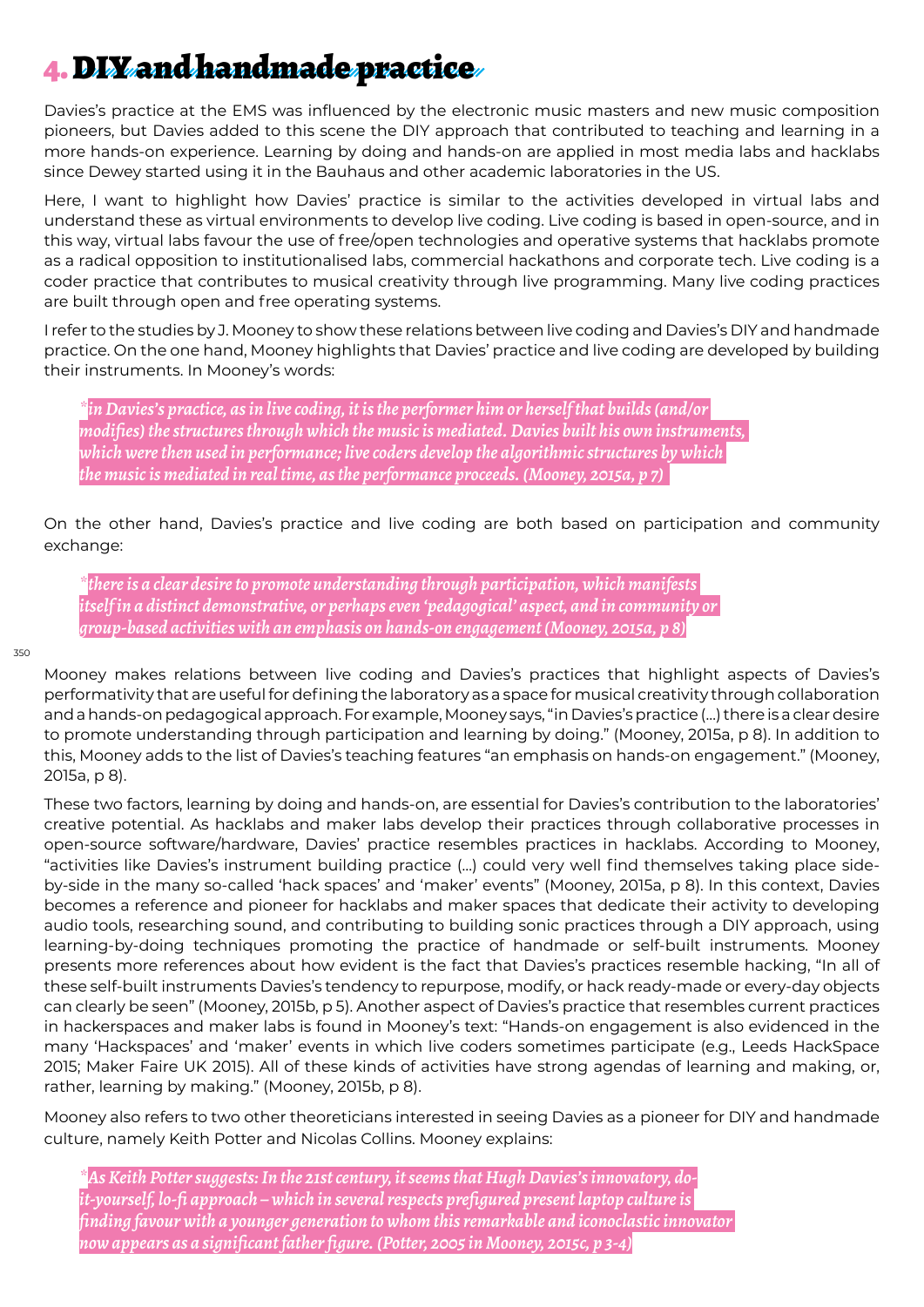One example included in the laptop culture that Potter refers to is live coding, where coders are using open source in hacklabs and virtual labs. There is a relation between DIY and open source as both are interested in opening black boxes and understanding systems, which occur in self-established and non-hegemonic laboratories such as hacklabs or hackerspaces. Live coding through open-source and programming can be seen as a DIY methodology, where coders and programmers build their software and programs. DIY software and hardware methodologies used in hacklab communities are a referent for an alternative laboratory. Continuing with Mooney's references, Nicolas Collins

*\*identifies Davies as one of the earliest pioneers of the genre of 'piezo music': In the aftermath of Cage's 'Cartridge Music' many sound artists sought affordable techniques for amplifying mechanical vibration and microscopic sounds. Since the mid-1970s the proliferation of 'Piezo Disks' in beeping appliances has effectively put contact mikes within reach of anyone with a soldering iron… [T]he disks have insinuated themselves into surprisingly diverse corners of our recorded soundscape and have given rise to a genre of 'Piezo Music.' Hugh Davies (1943-2004) (UK) and Richard Lerman (USA) were two of the earliest innovators. Davies began inventing piezo-amplified instruments in the 1970s (Collins, 2009 in Mooney, 2015c, p 4)*

Nicolas Collins is one of the references in handmade electronic music, and he is a practitioner of electronic music, influencing in this way tendencies in sound art, sonic practices and music composition. Collins's views of Davies as a referent for handmade culture are used in this research to defend the laboratories' creatives potential. Davies's practice influenced the EMS as a laboratory to apply handmade electronics and DIY learning by doing.

Davies' practice is a referent to analyse the artists' methodologies in the laboratory and transform this into a place for knowledge and creativity. Davies can also be seen as a referent for hacking methodologies. For example, when Mooney refers to Davies's instrument-building practice as influenced by Mikrophonie I: "First, it involved the repurposing—which is to say, 'hacking'—of every-day objects as musical instruments." (Mooney, 2015b, p 3). Moreover, Mooney insists on Davies' practice as hacking: "live electronic music, amplification, and the hacking of every-day objects—went on to become defining characteristics of Davies's instrumentbuilding practice" (Mooney, 2015b, p 3).

In short, the figure that Mooney, Collins and Potter describe as a pioneer of DIY, handmade electronics, and hardware hacking can be seen as a precedent for hacklabs, hackerspaces and maker labs that focus on working and researching about sound, sonic practices and music. In addition, Davies participated "within several over-lapping contexts, including avant-garde art music, jazz, improvisation, and of course the broader context of instrument-building itself "(Mooney, 2015c, p 5) working "with various other instrument-builders, notably Max Eastley, David Toop, and Hans-Karsten Raecke" (Mooney, 2015c, p 5).

351

The DIY ethos was a trend in underground and counter-culture movements, and in which Davies contributed with the construction of several instruments used in live performances and compositions. Mooney refers to some features that contribute to seeing Davies's DIY ethos as a referent for future live coding, "These are: economy, materiality, community, and the environment" (Mooney, 2015c, p 5). All these characteristics appear recurrent in hacklabs, makers spaces and virtual labs that practice live coding.

Principles of reduction, reuse, and recycling are like Davies's DIY ethos and practised and promoted by today's hackers, makers, and live coders who participate in the open-source movement. In Mooney's words, "Davies's instruments were economical in the sense that they were quite minimalistic, and used found, recycled, or cheaply available objects as their constituent materials." (Mooney, 2015c, p 5). Moreover, hackerspaces develop their practice based in the community and share and apply networking practices. Hackers and makers are associated through extensive connections between hackerspaces and maker labs and the practice of online networking performances, as is the case with live coders. These movements are centred on the participation, collaboration and creation of communities that develop their tools, instruments, devices, and computer software. About the community-centred practice in terms of Davies's DIY ethos, Mooney says

*\*There was also an open, community-spirited ethos underlying Davies's practice. He ran instrumentbuilding workshops with children, for instance, where the idea was that anybody could participate, regardless of background, and without the need for formal musical training. He also frequently exhibited his instruments in art galleries, where members of the public were encouraged to interact with them. For Davies, music, as an activity, was supposed to be inclusive, collaborative rather than competitive, and non-hierarchical. There is a sense that he wanted as many people as possible to become involved in music-making, and he structured his activities around this credo. (Mooney, 2015c, p 6)*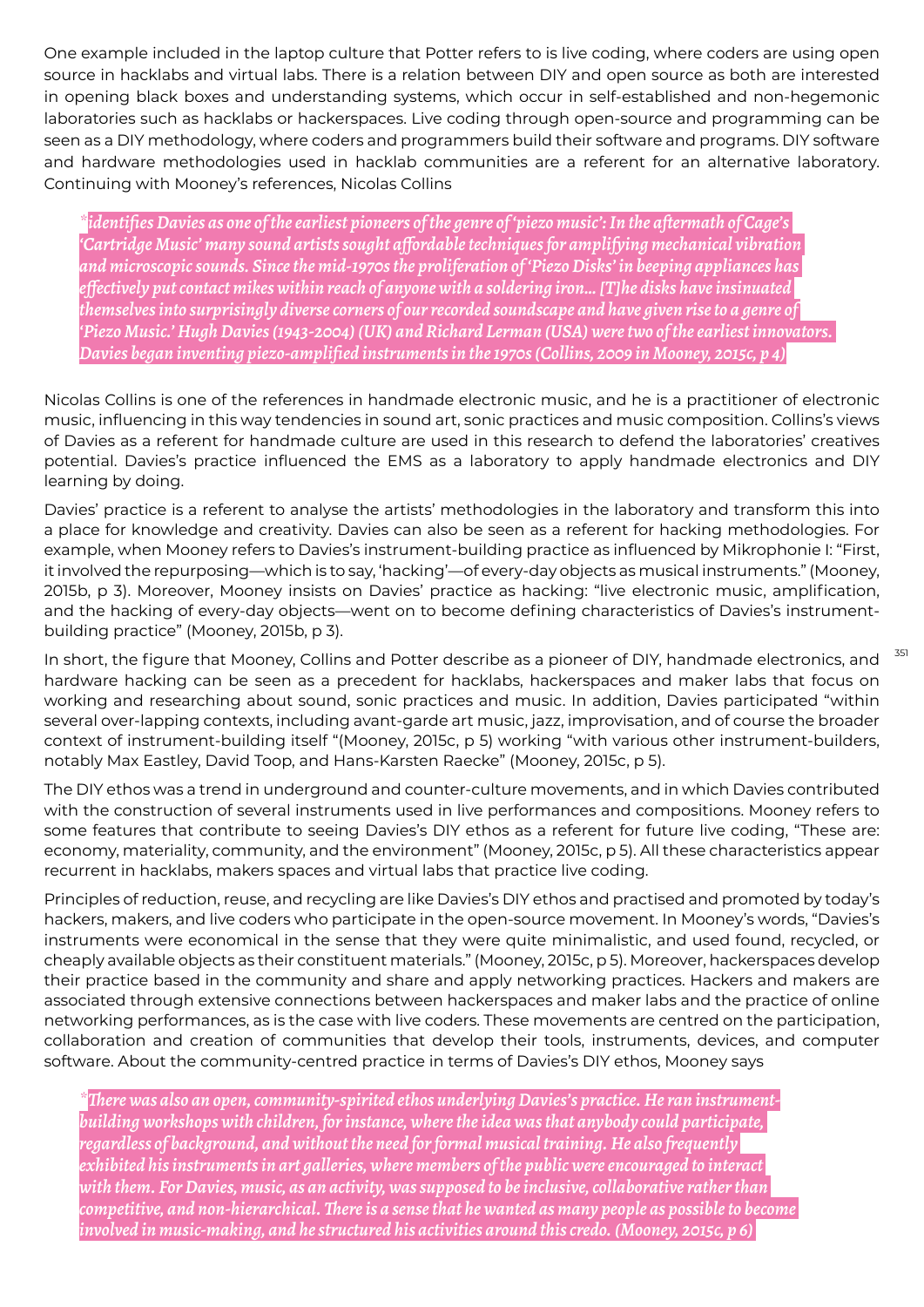Davies's music-making through DIY ethos proposes a view of the laboratory where artists, sound artists, hackers, makers (and others) contribute to sound practice and research in an open and inclusive perspective. This coincides with the idea of the counter-laboratory in Latour and the feminist lab in Emerson. The actornetwork theory about the laboratory defines the lab as a cross-relational space where different practices, from science to politics and economics, interfere. In this sense, Latour opts for perceiving the laboratory as an open space where relations between agents happen. In Emerson's perspective of the lab, inclusivity is the critical element in the reformulation of laboratory practices, as labs are places of collaborative work with different agents, not only male humans but others such as females and non-humans.

Furthermore, Emerson claims a feminist perspective of the labs, referring to women's theories and practices in lab environments. Inclusivity criteria are vital in criticising hegemonic knowledge and current laboratory practices in techno-capitalistic developments and exploitative resources management. This dimension connects with the fourth feature that Mooney highlights in Davies's DIY ethos: environmentalism. According to Mooney,

*\*Davies was also an environmentalist, and this is reflected in many aspects of his creative output and professional practice. His compositional work often took its inspiration from nature and the natural world, and he held parallel interests in field recording as well as advocating the building of acoustic parks in cities. Recycling and repurposing were prominent characteristics of his instrument-building practice, and one of the stated aims of his workshops was to encourage participants 'to realise that the riches of our planet do not need to be consumed and thrown away so quickly' (Mooney, 2015c, p 6)* 

Davies operated a significant influence in the UK education scene working at the EMS, where he developed learning by doing. Davies also participated with these pedagogic techniques, coping with new apparatus, instruments and synthesisers acquired by the laboratory he was working in. He approached new technical resources from an artistic perspective without having a scientific or engineering background. As Davies himself explains, "By the end of the 1960s, it had become possible to build simple circuits from magazines without any detailed knowledge of electronics" (Davies, 2001, p 53). Another creative methodology that Davies applies in the laboratory is about the self-taught experience: "We were both self-taught on the technical side, learning as we went along" (Davies, 2001, p 54). Nowadays, most media labs acquire and develop STEM (science, technology, engineering, mathematics) and STEAM (science, technology, engineering, art, mathematics) practices in a transdisciplinary approach. Again, Davies is a pioneer for media labs practices applying music and art to develop engineering and electronics and embracing creativity to operate and create new instruments in the laboratory environment. The Goldsmiths' laboratory, in which Davies experimented shows contributes to understanding the lab as a creative place for arts and music.

#### 5. Curating

352

Moreover, Davies challenged the curatorial practice in developing activities such as instrument-building workshops and public exhibitions of instruments, because "throughout his career, Davies built more than 120 musical instruments and sound sculptures that 'incorporate[d] found objects and cast-off materials'" (Roberts 2001 in Mooney, 2015b, p 1). Davies is also a referent for alternative curatorial practices developed through laboratories, exploring the possibility of challenging curatorial tendencies through workshops and new exhibiting dimensions. Davies's laboratory influences curatorial practices through workshops and exhibitions not in a conventional way, but "not undertaken solipsistically, nor purely for his own artistic gratification." (Mooney, 2015b, p 6). Working with the laboratories' creative potential, workshops, and new challenging exhibition methods can be a feature for developing a reviewed concept of the scientific laboratory. Davies presented creative laboratory methodologies such as workshops and exhibitions in a challenging manner. In Mooney's words, "Davies's frequently staged instrument-building workshops for children" (Davies 2002, p 96), for example, as well as regularly exhibiting his instruments in art galleries, where members of the public would be encouraged to play them. Such activities were underpinned by a commitment to learning by doing, a methodology contributing to exploring creativity in laboratories. Davies's ethos is shown in the very first of his performance instruments, the Shozyg, which was described in the BBC's The Listener magazine as "'an encyclopedia degutted to substitute direct experience for learning'" (Davies, 1974 in Mooney, 2015b, p 6).

Davies also challenges traditional curating, a methodology that developed in laboratories offers a creative view of the laboratory, more inclusive and related to knowledge production from a different view, not sciencecentred, and offering a radical position in front of traditional practices based in the occidental and colonialist perspective often applied in cultural institutions.